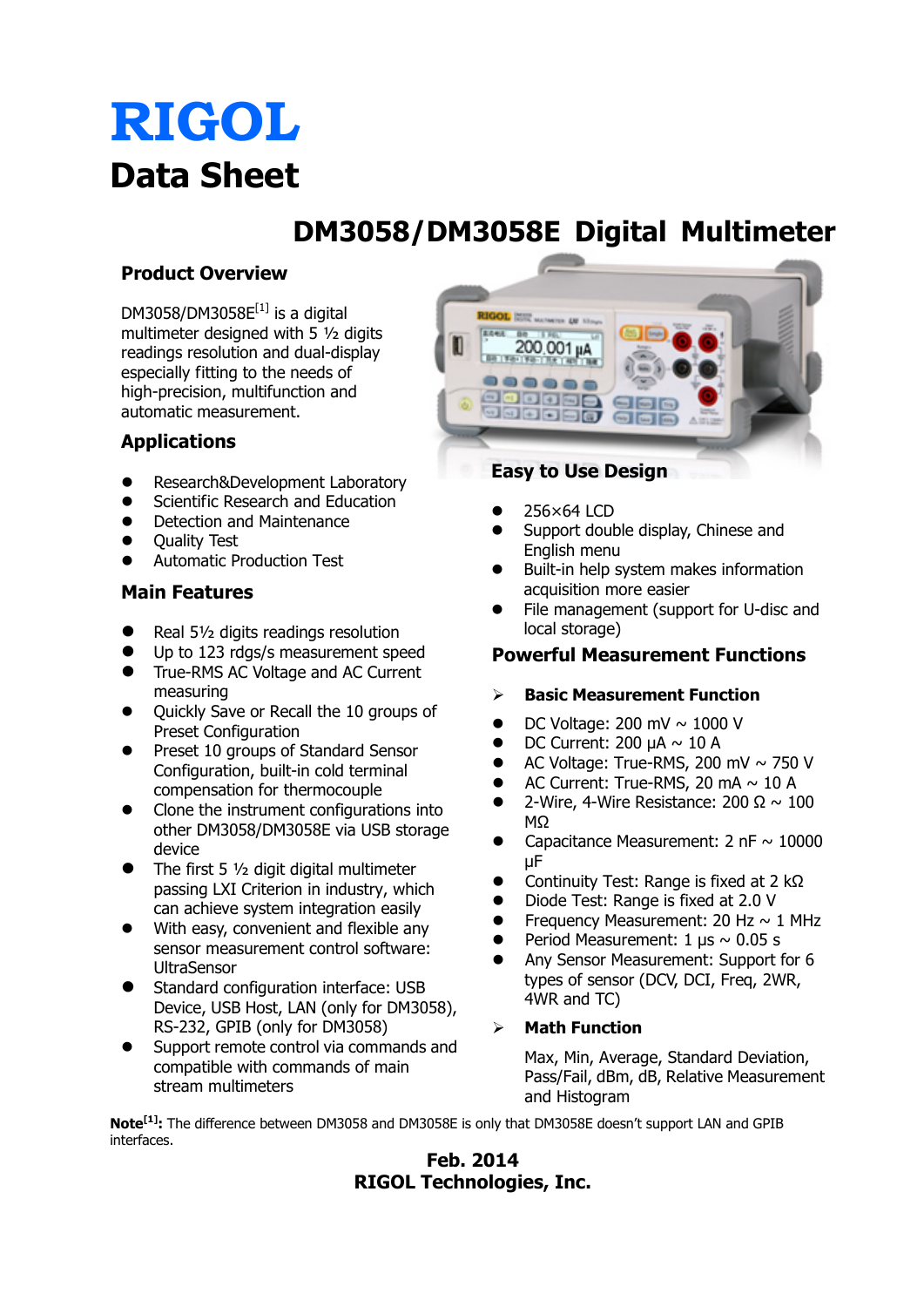

Dual-display function makes your measurements [achieve maximum results with](dict://key.0895DFE8DB67F9409DB285590D870EDD/achieve%20maximum%20results%20with%20little%20effort)  [little effort.](dict://key.0895DFE8DB67F9409DB285590D870EDD/achieve%20maximum%20results%20with%20little%20effort) It can display two performances of a signal simultaneously instead of two multimeters or measurements in the past.

### **Preset Mode Pass/Fail**



 Based on Preset Mode, the worker operation on product line could be greatly simplified. Besides, 10 groups of Preset Configuration are available to be stored and recalled.

### **Any Sensor Measurement LXI & Web Control**



New Edit | Load | History REL **TCodeT** 

 conception being forward to meet user's Any sensor measurement is a new requirements. By this particular function, you can easily connect pressure sensor or flux sensor or temperature sensor.

 The multimeter supports 6 kinds of sensor (DCV, DCI, Freq, 2WR, 4WR and TC). Meanwhile, there are 10 groups of standard sensor configuration preset within the instrument.

Thermocouple Cold Terminal compensation is built in the multimeter.

### **Double Display <b>Mille Strate Mirror Image Configuration**

| MIRR_CFG <b>mmin</b> |  |
|----------------------|--|
| SysSetting           |  |
| MeasData             |  |
|                      |  |

<u>[ Disk | Type | Read | Save | Erase | - ▲</u> All the configurations (system and sensor configuration) can be cloned into other DM3058/DM3058E on product line via USB storage device to improve work efficiency.

P/F Setting High T Low

Pass/Fail test function can prompt for signals beyond the range based on specified higher and lower limit, and make test result more obvious.

DM3058 is the first 5½ digit digital multimeter passing LXI Criterion in industry that makes system integration easier.

Remote Control for DM3058 can be achieved by virtual panel from Web page in the same operation way with front panel of instrument.



## **Easy, Convenient and Flexible Control Software**



**UltraSensor Software Interface**

UltraSensor is used to control any sensor. The main functions include:

- Create a project for any sensor measurement which can be download to the multimeter;
- Connect with the multimeter to achieve any sensor measurement;
- Monitor the sensor data in real time and show them in the form of figure;
- Enable to save data in the format of CSV and TXT and reference curve in the format of BMP.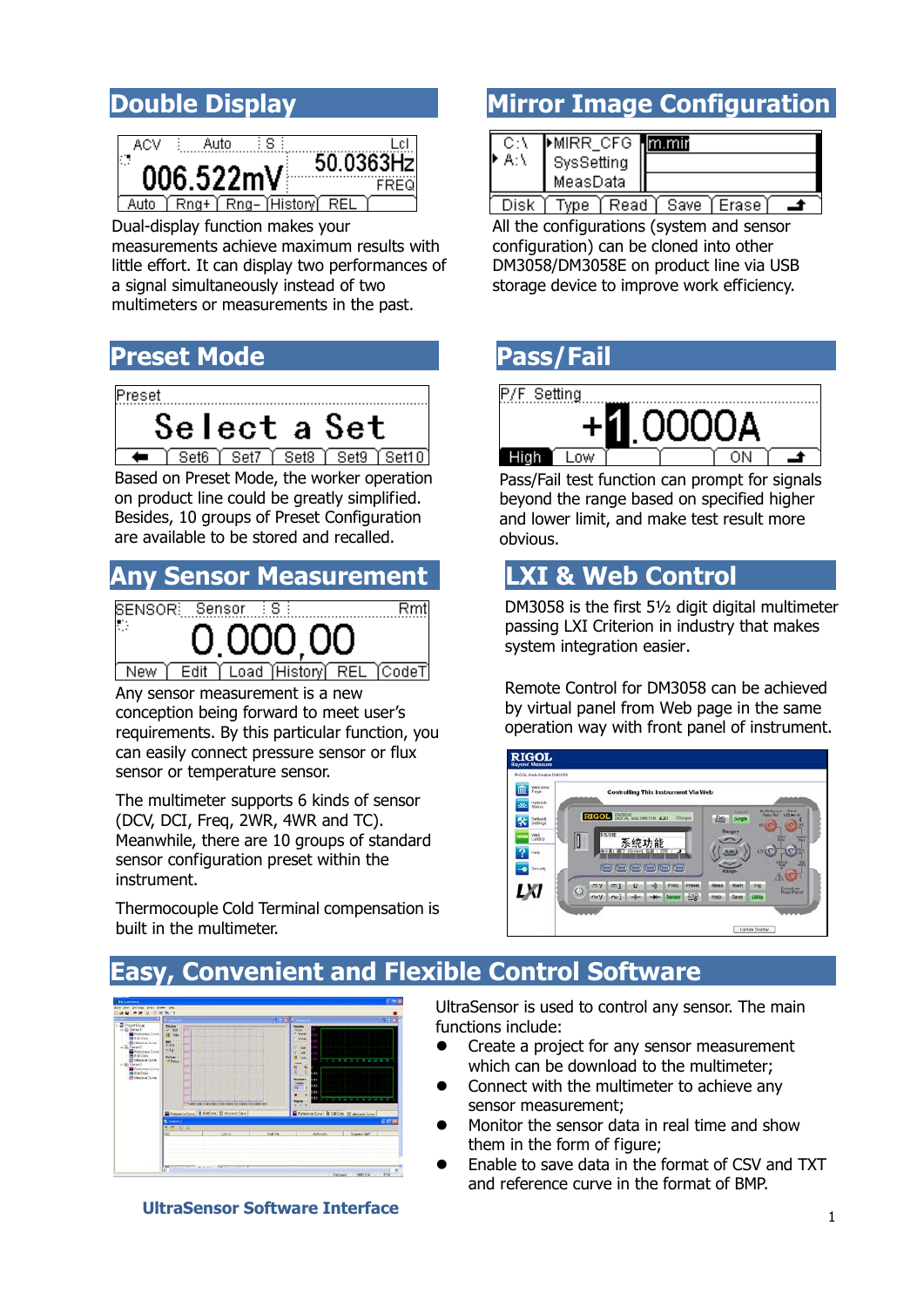### **Specifications**

### **DC Characteristics**

|                           |                                   |                        |                                      | <u>Accuracy <math>\pm</math> (% of reading + % of range)</u> |
|---------------------------|-----------------------------------|------------------------|--------------------------------------|--------------------------------------------------------------|
| <b>Function</b>           | Range $^{[2]}$                    | <b>Test current or</b> | 1 Year                               | <b>Temperature</b>                                           |
|                           |                                   | <b>Load voltage</b>    | $23^\circ \text{+} 5^\circ \text{+}$ | <b>Coefficient</b>                                           |
|                           |                                   |                        |                                      | $0^\circ$ - 18 $^\circ$                                      |
|                           |                                   |                        |                                      | $28^{\circ}\text{C}$ - 50 $^{\circ}\text{C}$                 |
| DC Voltage                | 200.000 mV                        |                        | $0.015 + 0.004$                      | $0.0015 + 0.0005$                                            |
|                           | 2,00000 V                         |                        | $0.015 + 0.003$                      | $0.0010 + 0.0005$                                            |
|                           | 20.0000 V                         |                        | $0.015 + 0.004$                      | $0.0020 + 0.0005$                                            |
|                           | 200.000 V                         |                        | $0.015 + 0.003$                      | $0.0015 + 0.0005$                                            |
|                           | 1000.00 $\overline{V^{[4]}}$      |                        | $0.015 + 0.003$                      | $0.0015 + 0.0005$                                            |
| DC Current                | 200.000 µA                        | $< 8$ mV               | $0.055 + 0.005$                      | $0.003 + 0.001$                                              |
|                           | 2.00000 mA                        | $< 80$ mV              | $0.055 + 0.005$                      | $0.002 + 0.001$                                              |
|                           | 20.0000 mA                        | < 0.05 V               | $0.095 + 0.020$                      | $0.008 + 0.001$                                              |
|                           | 200.000 mA                        | < 0.5 V                | $0.070 + 0.008$                      | $0.005 + 0.001$                                              |
|                           | 2.00000 A                         | < 0.1 V                | $0.170 + 0.020$                      | $0.013 + 0.001$                                              |
|                           | $10.0000 A^{[5]}$                 | <0.3 V                 | $0.250 + 0.010$                      | $0.008 + 0.001$                                              |
| Resistance <sup>[3]</sup> | 200.000 Ω                         | 1 mA                   | $0.030 + 0.005$                      | $0.0030 + 0.0006$                                            |
|                           | 2.00000 kΩ                        | 1 mA                   | $0.020 + 0.003$                      | $0.0030 + 0.0005$                                            |
|                           | 20.0000 kΩ                        | $100 \mu A$            | $0.020 + 0.003$                      | $0.0030 + 0.0005$                                            |
|                           | 200.000 kΩ                        | $10 \mu A$             | $0.020 + 0.003$                      | $0.0030 + 0.0005$                                            |
|                           | 2.00000 MΩ                        | 1 μA                   | $0.040 + 0.004$                      | $0.0040 + 0.0005$                                            |
|                           | 10.0000 MΩ                        | 200 nA                 | $0.250 + 0.003$                      | $0.0100 + 0.0005$                                            |
|                           | 100.000 MΩ                        | 200 nA    10 MΩ        | $1.75 + 0.004$                       | $0.2000 + 0.0005$                                            |
| Diode Test                | $2.0000 \, \rm{V}$ <sup>[6]</sup> | 1 mA                   | $0.05 + 0.01$                        | $0.0050 + 0.0005$                                            |
| Continuity                | $2000 \Omega$                     | $1 \text{ mA}$         | $0.05 + 0.01$                        | $0.0050 + 0.0005$                                            |
| Test                      |                                   |                        |                                      |                                                              |

#### **Remarks**˖

[1] Specifications are for 0.5 hour warm-up, "Slow" measurement rate and calibration temperature  $18^{\circ}$ C ~ 28 $^{\circ}$ C.

[2] 20% over range on all ranges except for DCV 1000 V, ACV 750 V, DCI 10 A and ACI 10 A.

[3] Specifications are for 4-wire measure or 2-wire measure under "REF" operation.  $\pm$  0.2  $\Omega$  of extra errors will be generated if perform 2-wire measure without "REF" operation.

[4] Plus 0.02 mV of error per 1 V after the first  $\pm 500$  VDC.

[5] 30 seconds OFF after 30 seconds ON is recommend for the continuous current that higher than DC 7 A or AC RMS 7 A.

[6] Accuracy specifications are only for voltage measuring at input terminal. The typical value of current under measure is 1 mA. Voltage drop at the diode junction may vary with current supply.

| <b>DC Voltage</b>                                 |                                                                                                                                                                                                                                                  |  |  |
|---------------------------------------------------|--------------------------------------------------------------------------------------------------------------------------------------------------------------------------------------------------------------------------------------------------|--|--|
| <b>Input Resistance</b>                           | 200 mV and 2 V $10 \text{ M}\Omega$ or $>10 \text{ G}\Omega$ selectable<br>(Input signals that exceed $\pm$ 2.5 V in these ranges will pass the 100 kQ (typical) clamp<br>resistance.)<br>20 V, 200 V and 1000 V<br>$10 \text{ M}\Omega \pm 2\%$ |  |  |
| Input Bias Current                                | $<$ 90 pA, 25 $\degree$ C                                                                                                                                                                                                                        |  |  |
| Input Protection                                  | 1000 V on all ranges                                                                                                                                                                                                                             |  |  |
| CMRR (common mode<br>rejection ratio)             | 120 dB (For the 1 k $\Omega$ unbalanced resistance in LO lead, maximum $\pm$ 500 VDC)                                                                                                                                                            |  |  |
| NMRR (normal<br>mode<br>rejection ratio)          | 60 dB at "slow" measurement rate<br>20 dB are added if open the "AC filter" (Settling time will add 0.35 s while source<br>impedance nears zero)                                                                                                 |  |  |
| <b>Resistance</b>                                 |                                                                                                                                                                                                                                                  |  |  |
| Testing Method                                    | 4-wire resistance or 2-wire resistance optional<br>For current source refer to LO input                                                                                                                                                          |  |  |
| Open-circuit Voltage                              | $P/F$ in $< 8 V$                                                                                                                                                                                                                                 |  |  |
| Maximum Lead<br>Resistance<br>(4-wire resistance) | 10% of ranges, on the range of 200 $\Omega$ , 1 k $\Omega$ , for each lead<br>1 k $\Omega$ , on all other ranges, for each lead                                                                                                                  |  |  |
| <b>Input Protection</b>                           | 1000 V, on all ranges                                                                                                                                                                                                                            |  |  |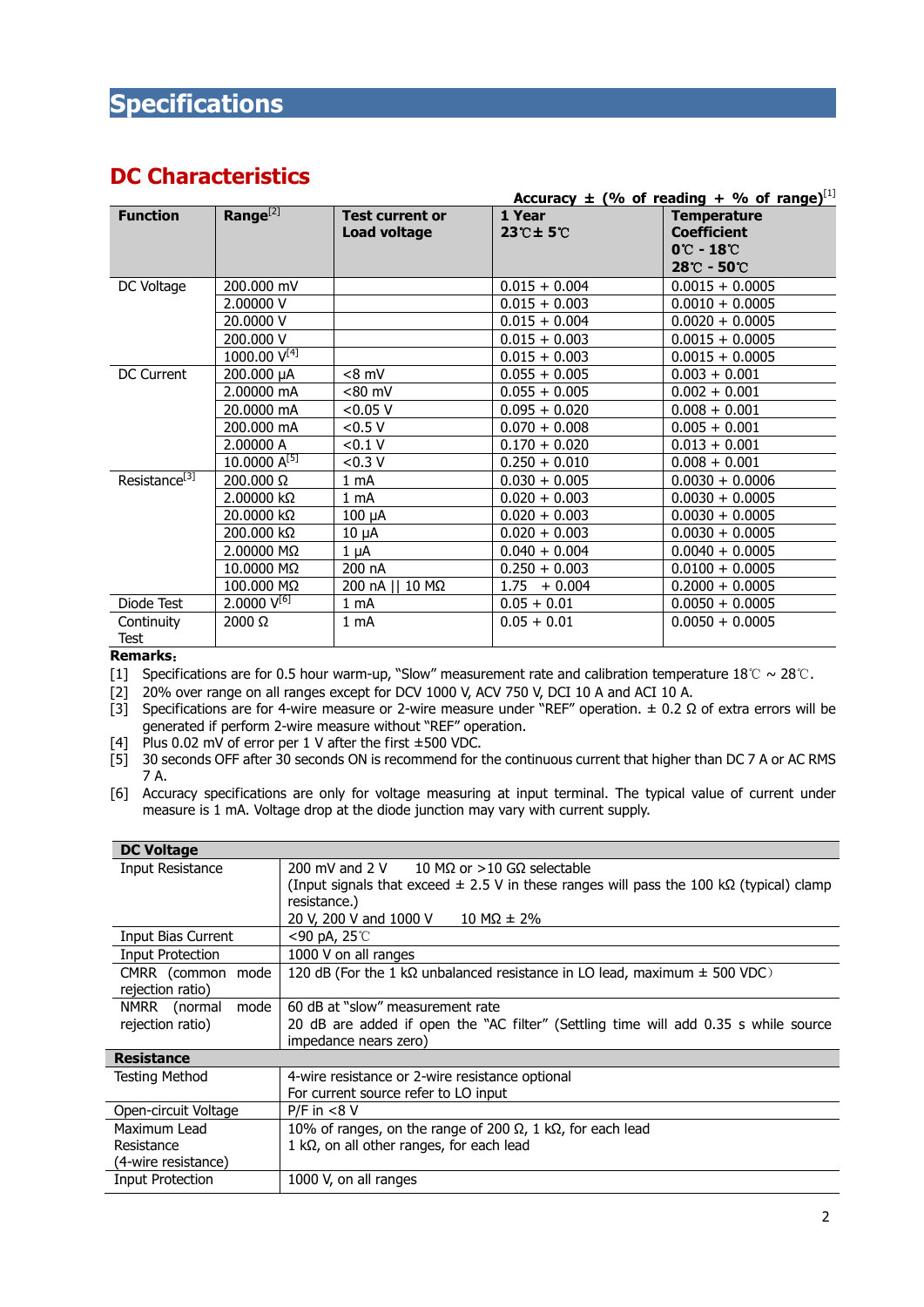| <b>DC Current</b>              |                                                                       |  |
|--------------------------------|-----------------------------------------------------------------------|--|
| <b>Shunt Resistor</b>          | 200 µA sampling voltage $<$ 8 mV                                      |  |
|                                | 2 mA sampling voltage $< 80$ mV                                       |  |
|                                | 1 Ω for 20 mA, 200 mA                                                 |  |
|                                | $0.01 \Omega$ for 2 A, 10 A                                           |  |
| <b>Input Protection</b>        | Rear panel: accessible 10 A, 250 V fast-melt fuse                     |  |
|                                | Internal: 12 A, 250 V slow-melt fuse                                  |  |
| <b>Continuity / Diode Test</b> |                                                                       |  |
| Measurement Method             | 1 mA $\pm$ 5% constant-current source, $\lt$ 8 V open-circuit voltage |  |
| Response Time                  | 123 samples/sec, with beeper                                          |  |
| Continuity Threshold           | Adjustable between 1 $\Omega$ and 2000 $\Omega$                       |  |
| Input Protection               | 1000 V                                                                |  |
| <b>Setup time Attentions</b>   |                                                                       |  |

The setup time about voltage measurement is influenced by source resistance and media characteristics of cable as well as input signal

### **AC Characteristics**

|                           |                      |                        |                    | <u>Accuracy <math>\pm</math> (% of reading + % of range)</u> $^{[1]}$                  |
|---------------------------|----------------------|------------------------|--------------------|----------------------------------------------------------------------------------------|
| <b>Function</b>           | Range <sup>[2]</sup> | <b>Frequency Range</b> | 1 Year<br>23°C±5°C | <b>Temperature</b><br><b>Coefficient</b><br>$0^\circ$ C - 18 $^\circ$ C<br>28°C - 50°C |
| <b>True RMS</b>           | 200.000 mV           | $20$ Hz $-$ 45 Hz      | $1.5 + 0.10$       | $0.01 + 0.005$                                                                         |
| AC Voltage <sup>[3]</sup> |                      | 45 Hz - 20 kHz         | $0.2 + 0.05$       | $0.01 + 0.005$                                                                         |
|                           |                      | 20 kHz - 50 kHz        | $1.0 + 0.05$       | $0.01 + 0.005$                                                                         |
|                           |                      | 50 kHz $-$ 100 kHz     | $3.0 + 0.05$       | $0.05 + 0.010$                                                                         |
|                           | 2.00000 V            | 20 Hz - 45 Hz          | $1.5 + 0.10$       | $0.01 + 0.005$                                                                         |
|                           |                      | 45 Hz - 20 kHz         | $0.2 + 0.05$       | $0.01 + 0.005$                                                                         |
|                           |                      | 20 kHz - 50 kHz        | $1.0 + 0.05$       | $0.01 + 0.005$                                                                         |
|                           |                      | 50 kHz - 100 kHz       | $3.0 + 0.05$       | $0.05 + 0.010$                                                                         |
|                           | 20.0000 V            | 20 Hz - 45 Hz          | $1.5 + 0.10$       | $0.01 + 0.005$                                                                         |
|                           |                      | 45 Hz - 20 kHz         | $0.2 + 0.05$       | $0.01 + 0.005$                                                                         |
|                           |                      | 20 kHz - 50 kHz        | $1.0 + 0.05$       | $0.01 + 0.005$                                                                         |
|                           |                      | 50 kHz - 100 kHz       | $3.0 + 0.05$       | $0.05 + 0.010$                                                                         |
|                           | 200.000 V            | $20$ Hz $-$ 45 Hz      | $1.5 + 0.10$       | $0.01 + 0.005$                                                                         |
|                           |                      | 45 Hz - 20 kHz         | $0.2 + 0.05$       | $0.01 + 0.005$                                                                         |
|                           |                      | $20$ kHz $-50$ kHz     | $1.0 + 0.05$       | $0.01 + 0.005$                                                                         |
|                           |                      | 50 kHz - 100 kHz       | $3.0 + 0.05$       | $0.05 + 0.010$                                                                         |
|                           | 750.000 V            | $20$ Hz $-$ 45 Hz      | $1.5 + 0.10$       | $0.01 + 0.005$                                                                         |
|                           |                      | 45 Hz - 20 kHz         | $0.2 + 0.05$       | $0.01 + 0.005$                                                                         |
|                           |                      | 20 kHz - 50 kHz        | $1.0 + 0.05$       | $0.01 + 0.005$                                                                         |
|                           |                      | 50 kHz - 100 kHz       | $3.0 + 0.05$       | $0.05 + 0.010$                                                                         |
| True RMS                  | 20.0000 mA           | $20Hz - 45Hz$          | $1.5 + 0.10$       | $0.015 + 0.015$                                                                        |
| AC Current <sup>[5]</sup> |                      | 45 Hz - 2 kHz          | $0.50 + 0.10$      | $0.015 + 0.006$                                                                        |
|                           |                      | 2 kHz -10 kHz          | $2.50 + 0.20$      | $0.015 + 0.006$                                                                        |
|                           | 200.000 mA           | 20 Hz - 45 Hz          | $1.50 + 0.10$      | $0.015 + 0.005$                                                                        |
|                           |                      | $45$ Hz $-$ 2 kHz      | $0.30 + 0.10$      | $0.015 + 0.005$                                                                        |
|                           |                      | 2 kHz - 10 kHz         | $2.50 + 0.20$      | $0.015 + 0.005$                                                                        |
|                           | 2.00000 A            | 20 Hz $-$ 45 Hz        | $1.50 + 0.20$      | $0.015 + 0.005$                                                                        |
|                           |                      | 45 Hz - 2 kHz          | $0.50 + 0.20$      | $0.015 + 0.005$                                                                        |
|                           |                      | $2$ kHz $-10$ kHz      | $2.50 + 0.20$      | $0.015 + 0.005$                                                                        |
|                           | $10,0000 A^{[5]}$    | $20$ Hz $-$ 45 Hz      | $1.50 + 0.15$      | $0.015 + 0.005$                                                                        |
|                           |                      | 45 Hz - 2 kHz          | $0.50 + 0.15$      | $0.015 + 0.005$                                                                        |
|                           |                      | $2$ kHz $-5$ kHz       | $2.50 + 0.20$      | $0.015 + 0.005$                                                                        |

| Additional wave crest factor error (not Sine)[6] |                 |  |
|--------------------------------------------------|-----------------|--|
| <b>Wave crest coefficient</b>                    | Error (% range) |  |
| 1 = V                                            | 0.05            |  |
| າ - -                                            |                 |  |
| <b>B</b> and and and                             |                 |  |

**Remarks:**

[1] Specifications are for 0.5 hour warm-up, "Slow" measure and calibration temperature  $18^{\circ}$  - 28°C.

[2] 20% over range on all ranges except for DCV 1000 V, ACV 750 V, DCI 10 A and ACI 10 A.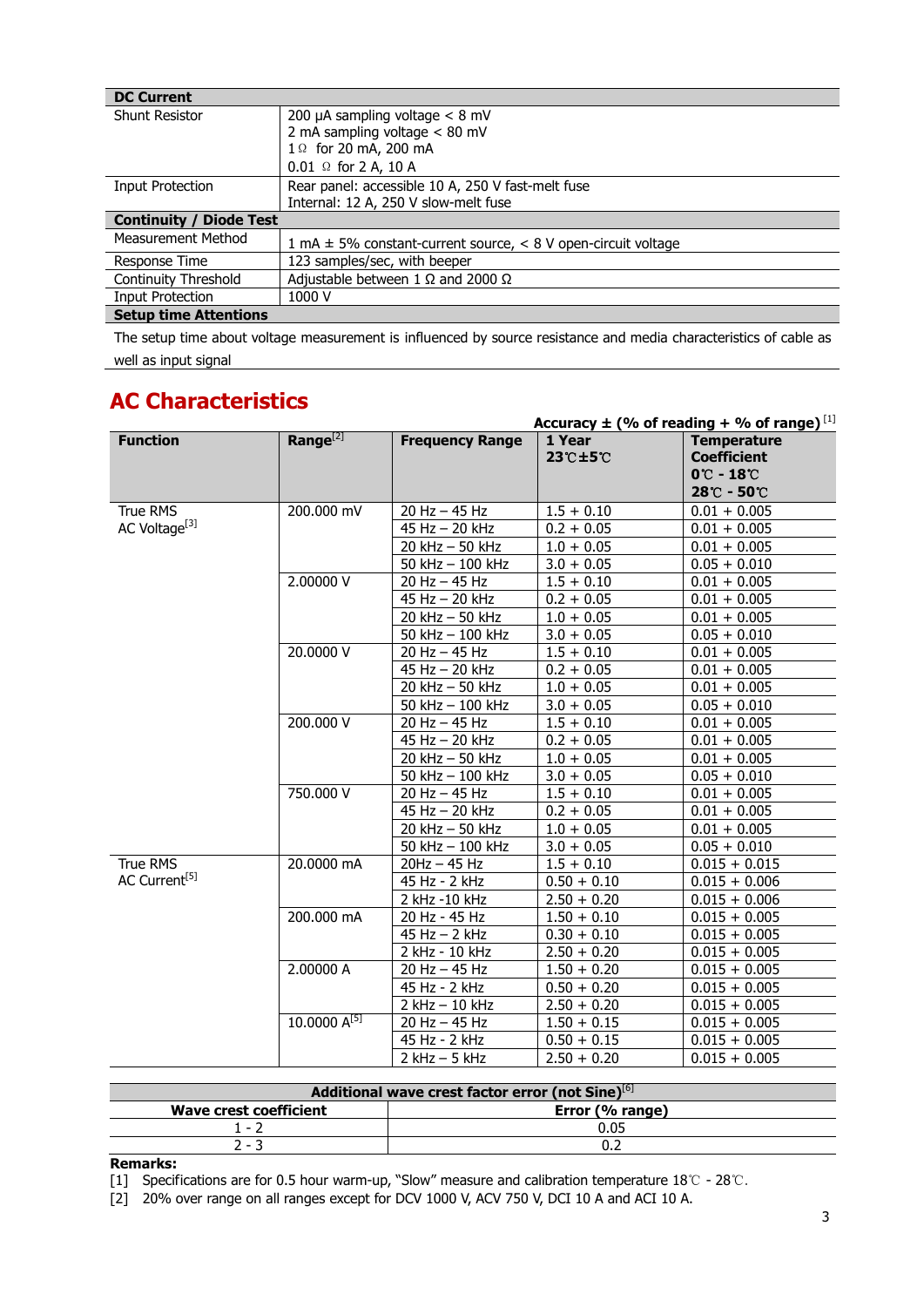- [3] Specifications are for amplitude of sine wave input >5% of range. 750 V range limited to  $8x10^7$  Volt-Hz. For inputs from 1% to 5% of range and <50 kHz, add 0.1% of range extra error. For 50 kHz to 100 kHz, add 0.13%.
- [4] Specifications are for sine wave input >5% of range. 0.1% errors will be added when the range of input sine wave is  $1\% \sim 5\%$ .
- [5] 30 seconds OFF after 30 seconds ON is recommend for the continuous current that higher than DC 7 A or AC RMS 7 A.
- [6] For frequency<100 Hz.

| <b>True RMS AC Voltage</b>            |                                                                                                      |  |  |
|---------------------------------------|------------------------------------------------------------------------------------------------------|--|--|
| <b>Measurement Method</b>             | AC coupled true RMS measure - up to 1000 V DC bias are permitted on every range                      |  |  |
| <b>Wave Crest Factor</b>              | $\leq$ 3 at full scale                                                                               |  |  |
| Input Impedance                       | $1 M\Omega \pm 2\%$ in parallel with <100 pF on all ranges                                           |  |  |
| AC Filter Bandwidth                   | 20 Hz $\sim$ 100 kHz                                                                                 |  |  |
| CMRR (common mode<br>rejection ratio) | 60 dB (For the 1 k $\Omega$ imbalance resistance among Lo lead and <60 Hz, maximum $\pm 500$<br>VDC) |  |  |
| <b>True RMS AC Current</b>            |                                                                                                      |  |  |
| Measurement Method                    | DC coupled to the fuse and shunt; AC coupled the True RMS measurement (measures the                  |  |  |
|                                       | AC components only)                                                                                  |  |  |
| Wave Crest Factor                     | $\leq$ 3 at full scale                                                                               |  |  |
| Maximum Input                         | The DC + AC current peak value <300% of range. The RMS current including DC current                  |  |  |
|                                       | is $<$ 10 A                                                                                          |  |  |
| <b>Shunt Resistor</b>                 | $1 \Omega$ for 20 mA, 200 mA                                                                         |  |  |
|                                       | $0.01 \Omega$ for 2 A, 10 A                                                                          |  |  |
| <b>Input Protection</b>               | Rear panel: accessible 10 A, 250 V fast-melt fuse                                                    |  |  |
|                                       | Internal: 12 A, 250 V slow-melt fuse                                                                 |  |  |

#### **Setup Time Attentions**

Make sure that the RC return at input terminal has been in a stable state completely (higher than 1 s) before accurate measurement;

Input >300 Vrms (or >5 Arms) will cause the self heating of the signal conditioning component to generate error, this error is included in the characteristics of the instrument. Internal temperature variation results from the self heating will cause additional an error on ac range that is lower than 0.03% of readings, and it will disappear after a few minutes

### **Frequency and Period Characteristics**

|                  |                         |                        | Accuracy $\pm$ (% of reading + % of range) $^{[1]}$ |                                                                                                                     |
|------------------|-------------------------|------------------------|-----------------------------------------------------|---------------------------------------------------------------------------------------------------------------------|
| <b>Function</b>  | Range                   | <b>Frequency Range</b> | 1 Year<br>$23^\circ$ C $\pm$ 5 $\circ$              | <b>Temperature</b><br><b>Coefficient</b><br>$0^\circ$ - 18 $^\circ$<br>$28^{\circ}\text{C}$ - 50 $^{\circ}\text{C}$ |
| Frequency/Period | 200 mV - 750 $\sqrt{2}$ | 20 Hz - 2 kHz          | $0.01 + 0.003$                                      | $0.002 + 0.001$                                                                                                     |
|                  |                         | 2 kHz - 20 kHz         | $0.01 + 0.003$                                      | $0.002 + 0.001$                                                                                                     |
|                  |                         | 20 kHz - 200 kHz       | $0.01 + 0.003$                                      | $0.002 + 0.001$                                                                                                     |
|                  |                         | 200 kHz - 1 MHz        | $0.01 + 0.006$                                      | $0.002 + 0.002$                                                                                                     |
|                  |                         |                        |                                                     |                                                                                                                     |
|                  | 20 mA - $10 A^{[3]}$    | 20 Hz - 2 kHz          | $0.01 + 0.003$                                      | $0.002 + 0.001$                                                                                                     |
|                  |                         | 2 kHz - 10 kHz         | $0.01 + 0.003$                                      | $0.002 + 0.001$                                                                                                     |

#### **Remarks:**

[1] Specifications are for 0.5 hour warm-up.

[2] Except for special marks, the AC input voltage is 15% to 120% of range when <100 kHz and 40% to 120% of range when >100 kHz. 750 V range is limited to 750 VRMS. 200 mV ranges is for full scale or higher. For inputs from 30 mV to 200 mV, multiply total % of reading error by 10.

[3] For AC input current from 15% to 120% of range except where noted. 20 mA range specifications are for full scale. For inputs from 5 mA to 20 mA, multiply total % of reading error by 10. 10 A range is for AC input current from 25% to 100% of range.

#### **Frequency and Period**

Measurement Method: Reciprocal-counting technique, AC-coupled input, AC voltage or AC current measurement function

#### **Measure Attentions**

Generally, errors are leaded into all frequency counters when measuring low voltage or low frequency signal. Shielding input can extremely help to reduce measuring errors caused by exterior noise

#### **Setup Time Attentions**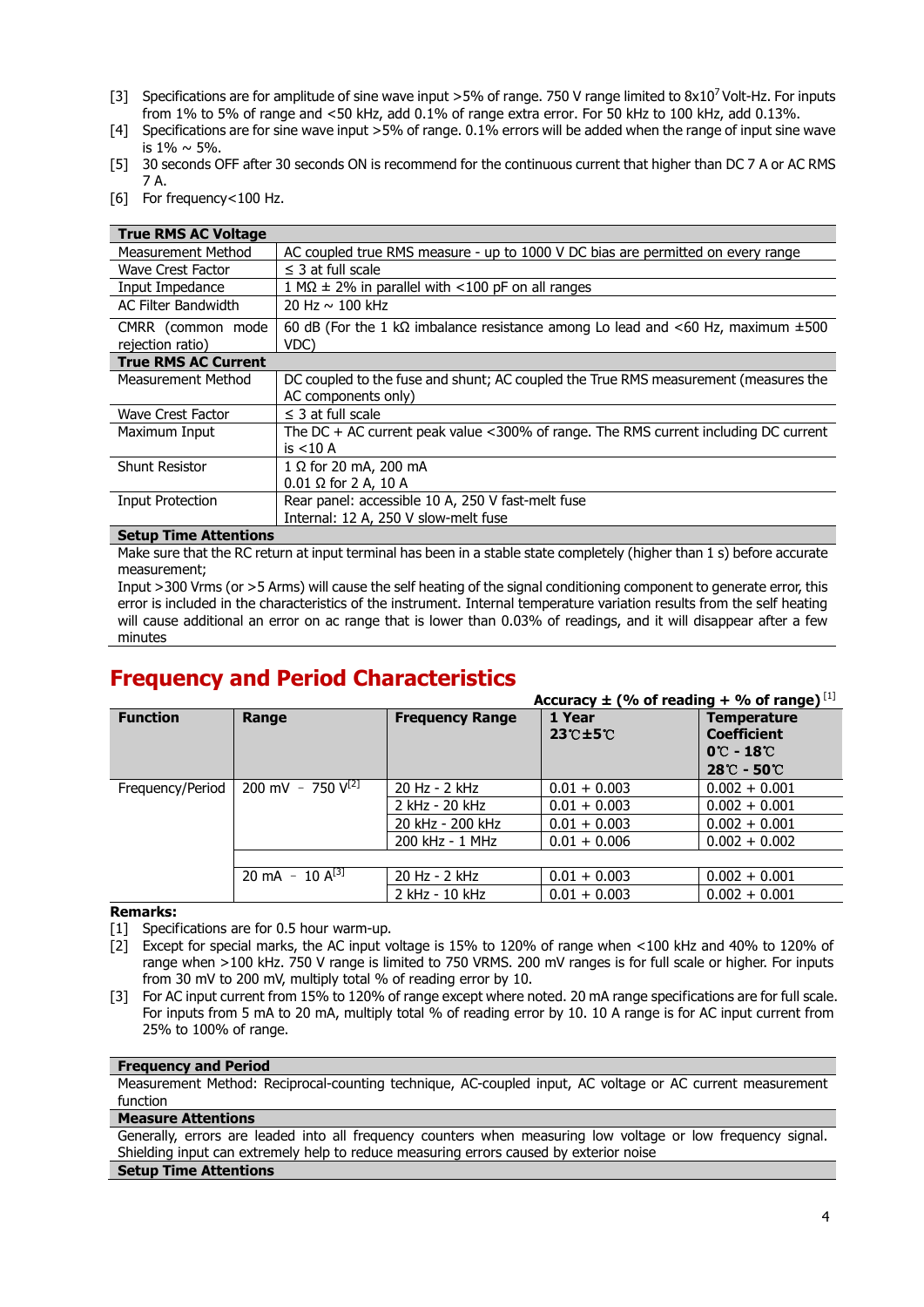If the variational DC components appeared in signals under measure, errors may be caused while measuring period or frequency. Please ensure that the RC loop at input terminal must be stable during exact measuring (higher than 1 sec)

### **Capacitance Characteristics**

|                 |               |                                          |                                               | Accuracy $\pm$ (% of reading + % of range) [1]                                                |
|-----------------|---------------|------------------------------------------|-----------------------------------------------|-----------------------------------------------------------------------------------------------|
| <b>Function</b> | $Range^{[2]}$ | <b>Maximum Testing</b><br><b>Current</b> | 1 Year<br>$23^\circ \text{+}5^\circ \text{C}$ | <b>Temperature Coefficient</b><br>$0^\circ$ C - 18 $^\circ$ C<br>$28^\circ$ C - 50 $^\circ$ C |
| Capacitance     | $2.000$ nF    | 200 nA                                   | $3 + 1.0$                                     | $0.08 + 0.002$                                                                                |
|                 | $20.00$ nF    | 200 nA                                   | $1 + 0.5$                                     | $0.02 + 0.001$                                                                                |
|                 | 200.0 nF      | $2 \mu A$                                | $1 + 0.5$                                     | $0.02 + 0.001$                                                                                |
|                 | $2.000 \mu F$ | $10 \mu A$                               | $1 + 0.5$                                     | $0.02 + 0.001$                                                                                |
|                 | 200 uF        | 100 uA                                   | $1 + 0.5$                                     | $0.02 + 0.001$                                                                                |
|                 | 10000 µF      | 1 mA                                     | $2 + 0.5$                                     | $0.02 + 0.001$                                                                                |

#### **Remarks:**

[1] Specifications are for 0.5 hour warm-up and "REF" operation. Using of non-film capacitor may generate additional errors.

[2] Specifications are for from 1% to 120% on 2 nF range and ranges from 10% to 120% on other ranges.

| <b>Capacitance Measuring</b>                                                                                         |                                                                                |  |
|----------------------------------------------------------------------------------------------------------------------|--------------------------------------------------------------------------------|--|
| Measurement Method                                                                                                   | Measure the rate of change of voltage generated during the current flowing the |  |
|                                                                                                                      | capacitance                                                                    |  |
| Connection Type                                                                                                      | 2-wire                                                                         |  |
| Input Protection                                                                                                     | 1000 V on all ranges                                                           |  |
| <b>Measure Attentions:</b>                                                                                           |                                                                                |  |
| Small capacitance is easily influenced by external noise and thus causes errors while measuring, shielding input can |                                                                                |  |

extremely help to reduce this kind of errors

### **Other Measuring Characteristics**

| <b>Triggering and Memory</b> |                              |                                                                               |  |
|------------------------------|------------------------------|-------------------------------------------------------------------------------|--|
| Samples/Trigger              | $1 \sim 2000$                |                                                                               |  |
| Trigger Delay                | 8 ms $\sim$ 2000 ms optional |                                                                               |  |
|                              | Input Level                  | TTL compatible (High level when left input<br>terminal is hanging in the air) |  |
| External Trigger Input       | <b>Trigger Condition</b>     | Rising edge/falling edge selectable                                           |  |
|                              | Input Impendence             | $>$ 20 k $\Omega$ , in parallel with 400 pF, DC-coupled                       |  |
|                              | Min Pulse                    | $500 \mu s$                                                                   |  |
|                              | Electric Level               | TTL compatible ( $input >= 1$ kohm loads)                                     |  |
| <b>VMC Output</b>            | <b>Output Polarity</b>       | straight polarity and negative polarity optional                              |  |
|                              | Input Impedance              | 200 ohm, typical                                                              |  |

#### **Arbitrary Sensor**

Support for multiply types of sensor such as Thermocouple, DC Voltage, DC Current, Resistance (2-wire or 4-wire) and Frequency output; With thermocouple compensation at cold junction.

Output Polarity: straight polarity and negative polarity optional

Preset ITS-90 transform of B, E, J, K, N, R, S and T thermocouple and transform of platinum Pt100, Pt385 resistance temperature sensor

| <b>Math Functions</b>  |                                                                                                                                                                                                                                             |  |  |  |
|------------------------|---------------------------------------------------------------------------------------------------------------------------------------------------------------------------------------------------------------------------------------------|--|--|--|
|                        | Pass/Fail, REL (RELative), Min/Max/Average, dBm, dB, Hold, Historgram, Standard deviation                                                                                                                                                   |  |  |  |
| <b>History Records</b> |                                                                                                                                                                                                                                             |  |  |  |
| <b>Volatile Memory</b> | 2000 readings of history records                                                                                                                                                                                                            |  |  |  |
| Nonvolatile Memory     | 10 gourps of history records (2000 readings/group); 10 groups of sensor records: (1000<br>readings/group); 10 groups of setting records of instrument; 10 groups of setting records<br>of arbitrary sensor; support U-disk external storage |  |  |  |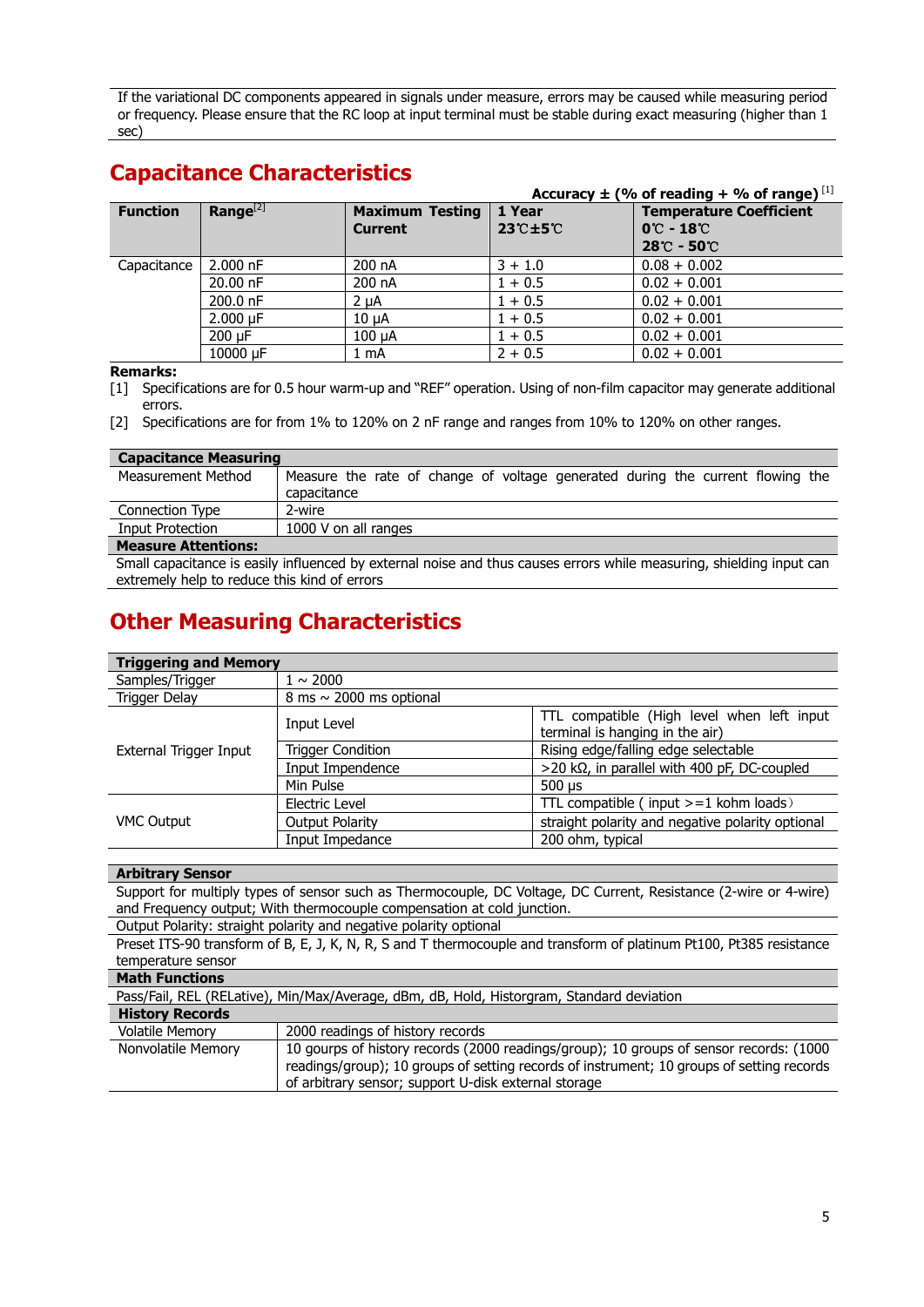## **General Specifications**

| <b>Power Supply</b>          |                                                                                                                              |
|------------------------------|------------------------------------------------------------------------------------------------------------------------------|
| AC 100 V ~ 120 V             | 45 Hz ~ 440 Hz                                                                                                               |
| AC 200 V ~ 240 V             | 45 Hz $\sim$ 66 Hz                                                                                                           |
| Consumption                  | 20 VA peak value                                                                                                             |
| <b>Mechanism</b>             |                                                                                                                              |
| Dimension                    | 107.0 mm×231.6 mm×290.5 mm                                                                                                   |
| Weight                       | 2.5 kg                                                                                                                       |
| <b>Other Characteristics</b> |                                                                                                                              |
| Display Screen               | LCD display with 256×64 lattices, support for Double display, Menu display, Operating<br>help and English/Chinese bilingual. |
| <b>Operating Environment</b> | Full accuracy from $0^{\circ}$ to 50°C; 80% R.H. and 40°C, non condensing                                                    |
|                              | Storage Temperature: $-20^{\circ}$ C ~ 70°C                                                                                  |
|                              | Shock and Vibration: conforming to MIL-T-28800E, III, 5 level (only for sine)                                                |
|                              | height above sea level: up to 3000 meters                                                                                    |
| Safety                       | Conforming to IEC61010-1: 2001. Measure CAT I 1000 V/CAT II 600 V<br>Class of pollution: 2                                   |
| Remote Interface             | GPIB (only for DM3058), 10/100Mbit LAN (only for DM3058), USB2.0 Full Speed Device &<br>(U disc available), RS-232C          |
| Programmer Language          | RIGOL 3058 SCPI, FLUKE45, Agilent34401A                                                                                      |
| LXI Compatibility            | LXI Class C, Version1.1 (only for DM3058)                                                                                    |
| Warm Up Time                 | 30 minutes                                                                                                                   |